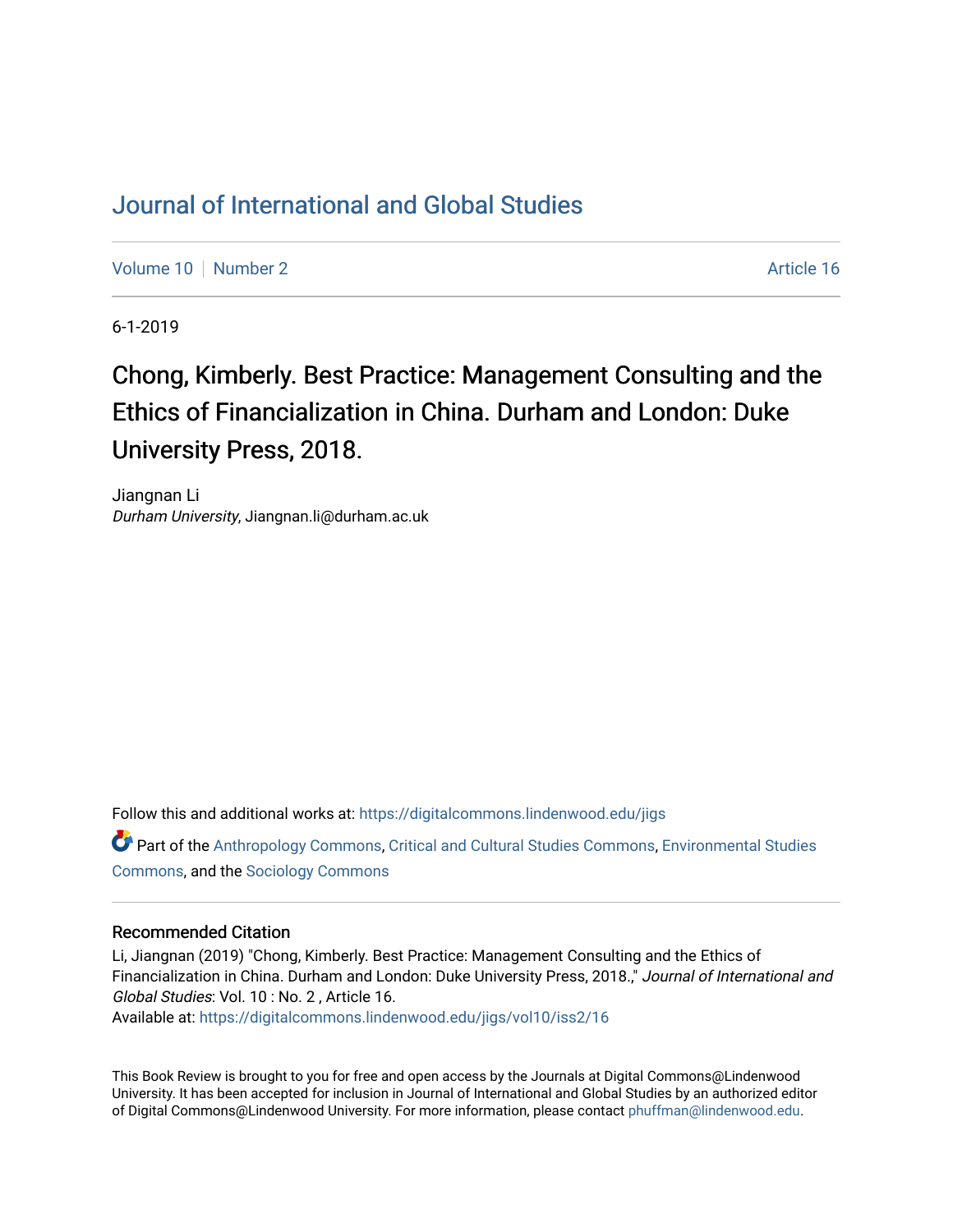### **Chong, Kimberly.** *Best Practice: Management Consulting and the Ethics of Financialization in China.* **Durham and London***:* **Duke University Press, 2018.**

Best practice normally refers to the standardization of business praxis. What constitutes best practice is dependent upon locally relevant and historically specific discourses. The process by which "best" is defined, narrated, and legitimated is one of commensuration—the "comparison of different entities according to a common metric."<sup>1</sup> It is this process of commensuration upon which the field of management consulting is founded. Since China's 1978 "reform and opening" (Gai-ge Kai-fang), China has experienced institutional reform and the opening of its economy to foreign investment. China's transition from a socialist planned economy to a market-oriented economy has involved massive restructuring. Alongside the structural changes to the global economy that have taken place over the last few decades and the rise of financialization—the rise of shareholder value as a structuring logic of capitalism—the field of management consulting in China has grown rapidly, just as it has in the rest of the world.

*Best Practice: Management Consulting and the Ethics of Financialization in China* is Kimberly Chong's first research project in the anthropology of financialization, and it provides a first look at management consulting in China. The work is an ethnography based on Chong's fieldwork among consultants and back-office workers in the China arm of a global management consultancy company, Systeo, for 16 months, beginning in 2008. She attempts to explore the daily practices and devices of the consultants who implement the changes to organizations. Chong argues in the book that management consulting is predicated on the creation of cultures of commensuration—a legitimate ethical project—through which the financialization of economic activity and labor is achieved. The ethical project in this context consists of practices of commensuration, which bring together an array of value scales—including financial value, social value, and the state-promoted value of "human quality," a prominent socialist value within the Chinese collective.

Systeo is a leading global management consultancy that specializes in the implementation of IT management systems and outsourcing services. Chong's field research was conducted both at Systeo's main site in Dalian and at Systeo's client sites, including the Beijing offices of a multinational company and a Chinese state-owned enterprise. Chong used traditional anthropological research methods of participant observation and in-depth interviews to collect data. She interviewed professionals such as consultants and back-office workers; socialized at clubs, bars, and karaoke parties; and met people in Starbucks and even along trips to fish markets. She also achieved much from her own reflexive insights as a liminal member of the consultancy. The book describes her pathway from an English corporate trainer to a contractor in Systeo and how this transformation from adjunct to employee enabled her to observe and analyze the expertise of consultants from various angles.

In order to build a rich portrait of the cultures of commensuration, Chong developed seven chapters in this book, each of which focuses on a different instantiation of commensuration that consultants practice and help to propagate. In Chapter One, the author explores the discourses and practices of making "high performance," the making of financialized subjects that is associated with human resource management. The second and third chapters look at how the financialization of labor is enacted and operationalized. Specifically, Chapter Two looks at performance management and examines the politics of evaluating humans and explores the discourse and practices by which performance management can be performed as a meritocratic system of assessment. The author focuses especially on the process by which an equivalence between labor productivity and financial value is produced and how this is then translated into a notion of performance. Chapter Three